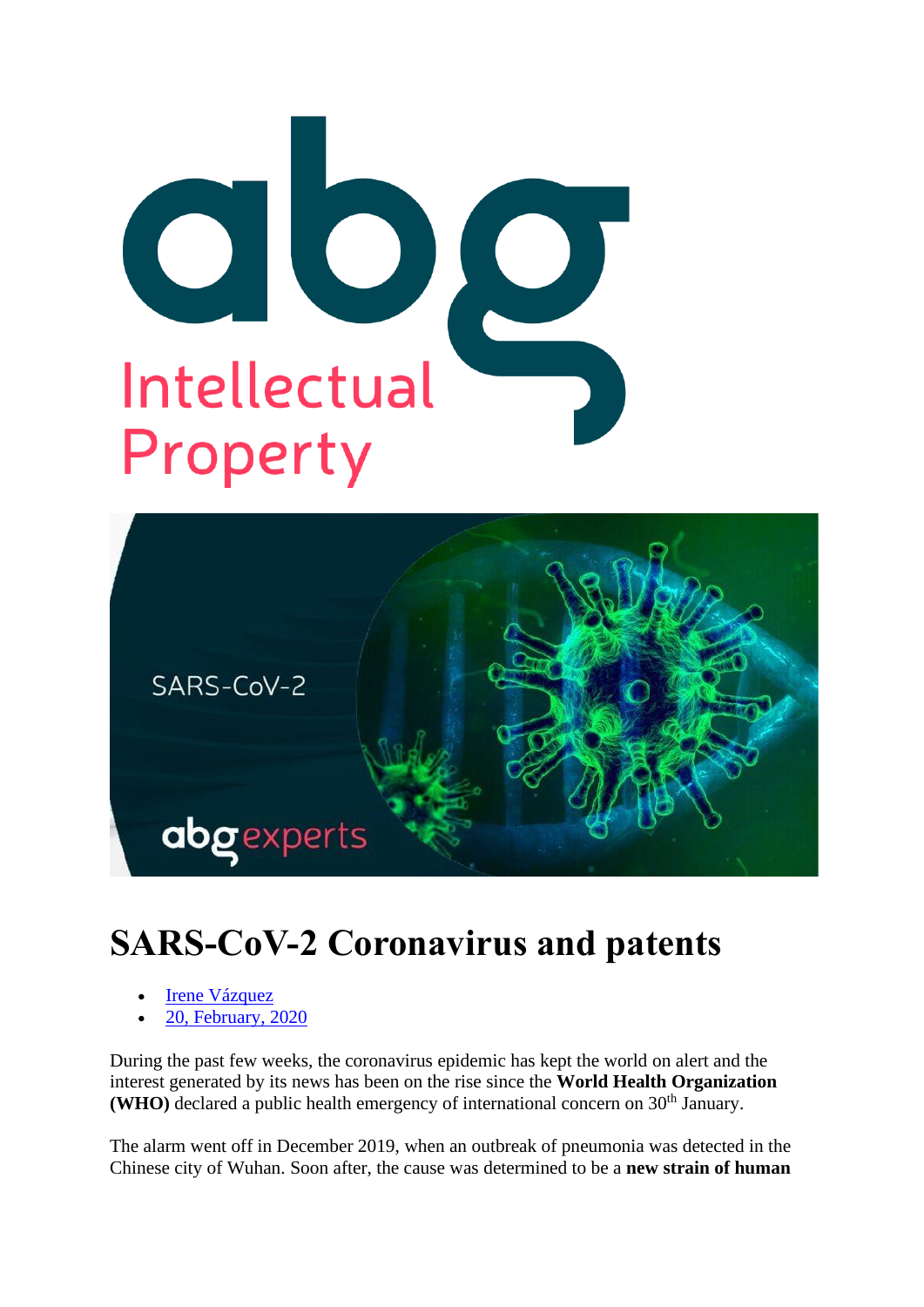**coronavirus**, which was provisionally called **2019-nCoV** or **Wuhan coronavirus**, and that has now been named SARS-CoV-2 has recently been proposed. Since then, related (and sometimes doubtful) information has spread in social media regarding the origin, transmission and treatment of this virus infection. Thus, speculation has been made, for example, about the existence of a miracle vaccine or a patent for the virus owned by Bill Gates.

In this article, we will mention some aspects that could be the object of [patent protection](https://abg-ip.com/patents-utility-models) after the discovery of a new strain of a virus.

# **Could Wuhan coronavirus be patented?**

The answer to this question differs depending on the territory where protection is applied for, since there are **divergences in national and regional laws on the patentability of biological material**.



First of all, it should be noted that **Wuhan coronavirus is a wild-type virus strain**, i.e., a virus found as such in nature, and has not been genetically modified.

### **European Patent Office and virus patentability**

The European Patent Office considers that biological material which is **isolated from its natural environment** (as it is the case in **SARS-CoV-2**), or produced by means of a technical process, is **patentable** even if it previously occurred in nature.

Therefore, a viral strain isolated from its host will be patentable in the [member states of the](https://www.epo.org/about-us/foundation/member-states.html)  [European Patent Organisation,](https://www.epo.org/about-us/foundation/member-states.html) provided that the strain meets the **patentability requirements**:

### **Novelty**

The strain of the virus must be new, i.e., shall **not have been disclosed or made available to the public** by any means prior to the filing date of the patent application. This implies that patent protection will not be granted in Europe if, for example, it was previously deposited in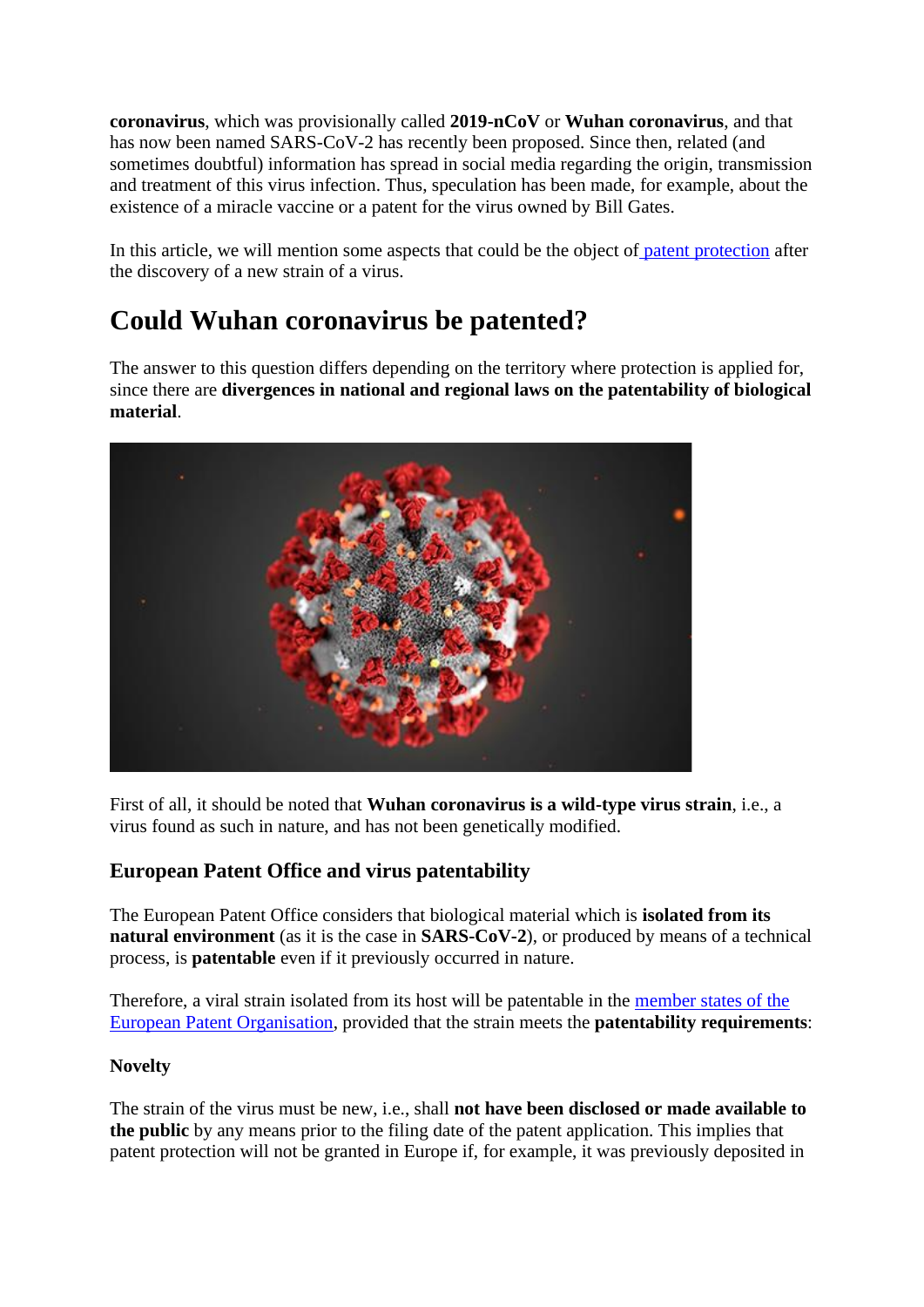a public collection, or if its nucleic acid sequence was disclosed in a scientific paper, a poster, a presentation at a conference or a database before filing the application.

#### **Inventive step**

The strain of the virus must involve an inventive step, it means that, having regard to the state of the art, **it must not be obvious** to a person skilled in the art. After the development of automated sequencing techniques, the mere sequencing of a gene is no longer considered inventive, but a routine technique.

In practice, to meet this requirement, the isolation of a new strain of a virus must be accompanied by the discovery of a **technical effect or unexpected advantage** with respect to other known strains, or the **overcoming of a technical prejudice.**

#### **Industrial application**



The strain of the virus must be susceptible of industrial application, i.e., it can be used in any kind of industry. If the virus is defined by its genomic sequence, the patent application must describe a **specific, substantial and credible utility** for this sequence, for example, for the production of a vaccine. It is not enough to make a speculative reference regarding its possible uses. When a gene sequence is used to produce a protein, it is necessary to specify which protein is produced and what function it has.

The virus may be defined by its genetic material, and the same **patent application may include claims directed**, among others, to:

- a vector comprising the **nucleic acid** of the virus,
- **cells and pharmaceutical compositions** comprising said virus,
- **antibodies** targeting the virus proteins,
- *in vitro* **methods for diagnosing** virus infection, and
- using the virus as a **vaccine** or in the treatment or prevention of an infection.

### **USPTO and virus patentability**

However, in other jurisdictions, such as the **United States**, products of nature not modified by humans are **not eligible for patent protection**. That is the case of a wild-type virus strain. Therefore, nowadays, it would not be possible for the United States to grant a patent for Wuhan coronavirus or for its isolated genes.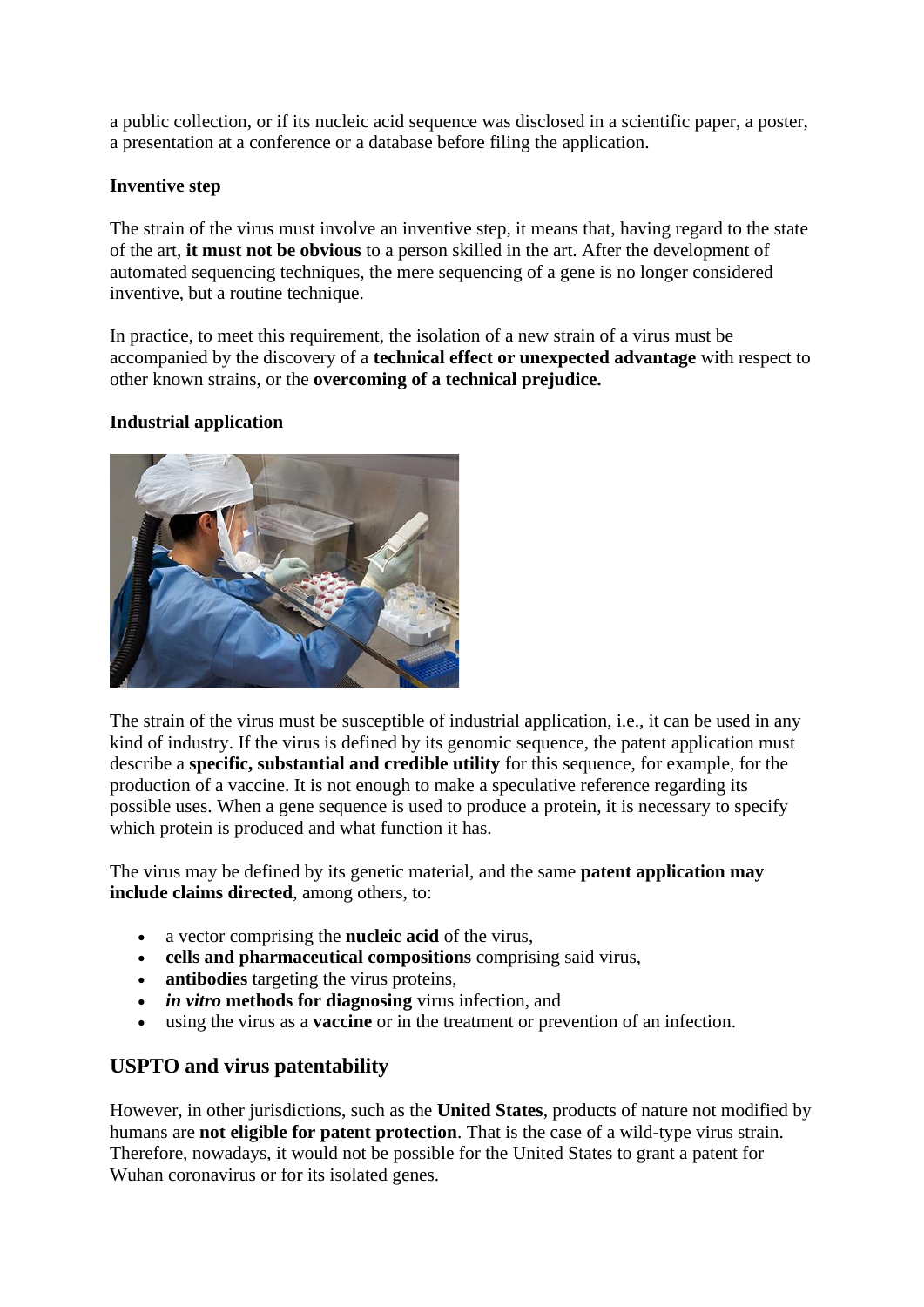Nevertheless, protection is possible for viruses that differ structurally from the wild-type virus, virus-like particles (VLPs), or viruses obtained by recombinant DNA technology. For example, a genetically modified virus including a gene sequence that is not present in the wild-type strain of the virus could be patentable in the United States. As a result, a **live attenuated vaccine** based on a virus whose gene sequence includes a mutation that reduces its virulence could be protected in the United States. **Diagnostic kits** containing reagents that are not found as such in nature may also be protected.

# **The coronavirus SARS-CoV-2 or Wuhan coronavirus**

Coronaviruses are a **group of RNA viruses that includes at least 20 pathogenic species**. Most of them affect animals, but others can infect humans.

In human beings, coronaviruses cause respiratory conditions, including **Severe Acute Respiratory Syndrome**, caused by the **SARS-CoV** virus, which hit several countries between November 2002 and July 2003; and **Middle East Respiratory Syndrome**, caused by the **MERS-CoV** virus, responsible for the virulent 2012 outbreak.

To date, only **7 strains of human coronaviruses are known**. The last of them, the recently discovered in Wuhan (SARS-CoV-2), has turned out to belong to the *Betacoronavirus* genus, with a nucleotide sequence showing approximately 80% identity with the **SARS-CoV virus** sequence. The disease caused by this virus has been officially named COVID-19.

# **Has Wuhan coronavirus been patented yet? Coronavirus Patents**

In recent days, numerous news about different patents protecting Wuhan coronavirus have been published, but, finally, it has been shown that those patents claim other coronaviruses. Some of them are:

### **Patent with publication number [EP 3 172 319 B1](https://data.epo.org/publication-server/pdf-document?pn=3172319&ki=B1&cc=EP&pd=20191120)**

Filed by The Pirbright Institute and granted by the European Patent Office. This patent actually protects an **attenuated coronavirus** comprising a variant of the replicase gene, obtained from the avian infectious bronchitis virus, belonging to the *Gammacoronavirus* genus, other than Wuhan's coronavirus;

#### **Patent with publication number [EP 2 898 067 B1](https://data.epo.org/publication-server/pdf-document?pn=2898067&ki=B1&cc=EP&pd=20200115)**

Granted by the European Patent Office on 15 January 2020. This patent protects the **MERS-CoV virus**, as well as *in vitro* methods for diagnosing infections caused by this virus and the use of the MERS-CoV virus for the treatment or prevention of these infections.

### **Patent with publication number [US 7,220,852 B1](https://patentimages.storage.googleapis.com/6b/c3/21/a62eb55a0e678c/US7220852.pdf)**

Granted in the United States, although it is no longer in force. This patent actually protects the nucleic acid sequence of the **SARS-CoV virus**, and was granted in 2007, when the U.S. Patent and Trademark Office still considered genes patent eligible.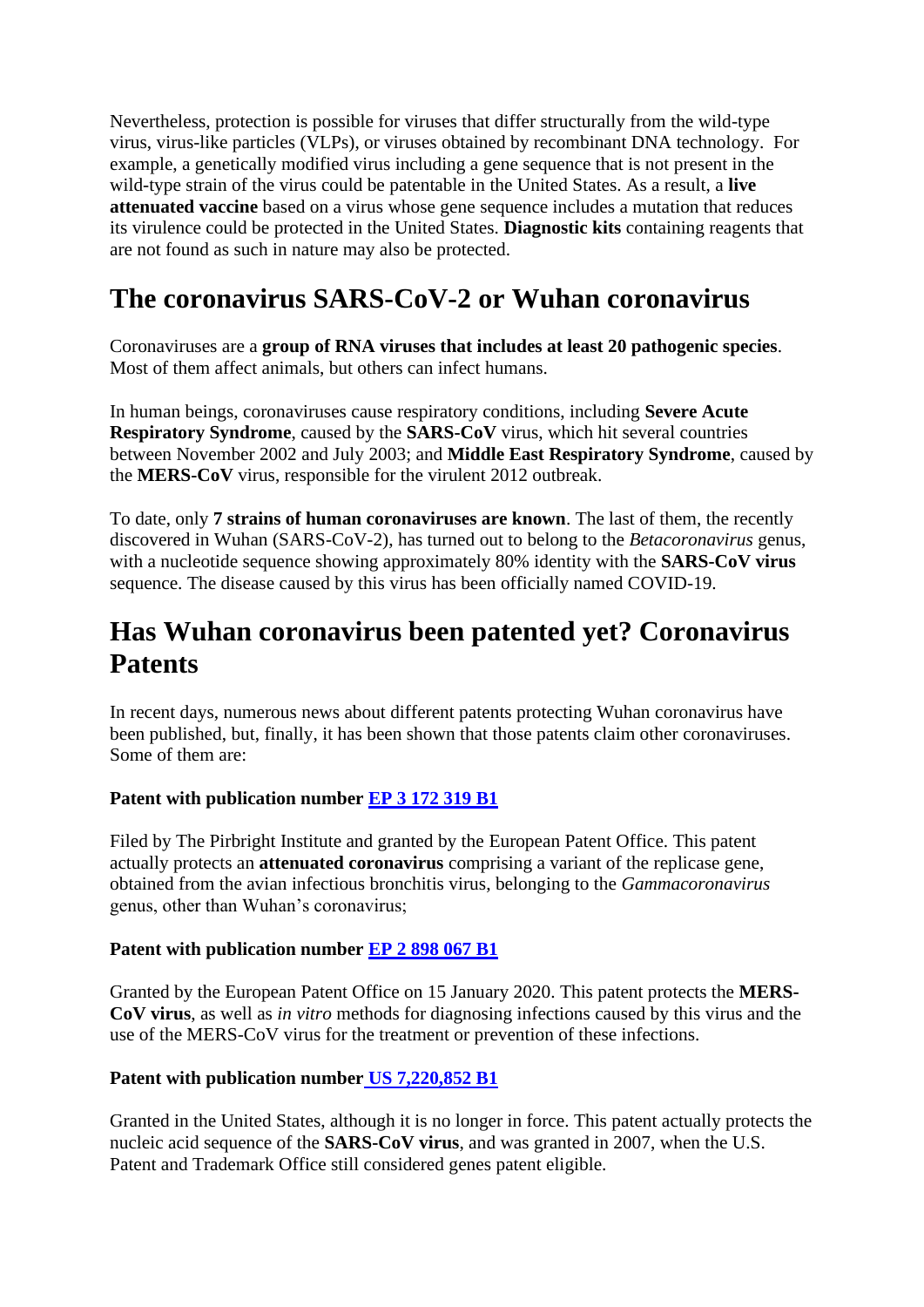#### **What about Wuhan coronavirus?**

The **first genomic sequences of Wuhan coronavirus** were made public this January. Therefore, if there is a patent application for the new coronavirus, it should have been filed before the publication of its sequence to meet the novelty requirement.

On the other hand, patent applications are published 18 months after they have been filed. During that period **the application is confidential to the patent office**. Thus, we will have to wait until the second half of 2021 to find out if there is a Wuhan coronavirus patent application. In 2003, when the SARS-CoV virus was discovered, several institutions were quick to unilaterally file patent applications for the total or partial sequence of the coronavirus genome.

## **Diagnostic methods, vaccines and antivirals for the treatment of coronavirus and Intellectual Property**



Many national laws, including European patent law, recognize **the patentability of** *in vitro* **diagnostic methods**, i.e., carried out on a biological sample previously isolated from the patient. Diagnostic methods developed after knowledge of the virus sequence could also be protected.

In this regard, it should be noted that many companies are **racing to develop a specific diagnostic test** for early detection of Wuhan coronavirus infection. One of the first to bring its kit to market has been the American company [Co-Diagnostics,](http://codiagnostics.com/) Inc. The reagents in this kit are designed based on technology previously patented by the same company in countries such as the United States, Australia and Mexico.

Currently, existing treatments for Wuhan coronavirus infection are symptomatic, but several clinical trials have already been launched with **molecules that had shown antiviral activity** against other coronaviruses, such as **remdesivir**; or against other families of viruses, such as **lopinavir-ritonavir and interferon-alfa-2b.**

**Remdesivir** is a drug developed by [Gilead Sciences,](https://www.gilead.com/) a US biopharmaceutical company that holds several patents and patent applications for potential treatments of coronavirus infections. For example, the international patent application [WO 2017/049060 A1,](https://patentscope.wipo.int/search/docs2/pct/WO2017049060/pdf/_wT9DcXR7Xajldpj-DvgRPYYRN2S8xbb1hLGSjg1zyi3VvbaAkfBQWiPRHkaoZaRUzrL8WHvci3J4WIHODk_e4YmgtbeA5GjQ4IfXsoLvo0958vgKMGlcFQ6mDCIgYBM?docId=id00000037150062) on behalf of this company, contains claims generically addressed to the use of remdesivir in infections caused by **viruses of the** *Coronaviridae* **family**, to which coronaviruses belong, and it has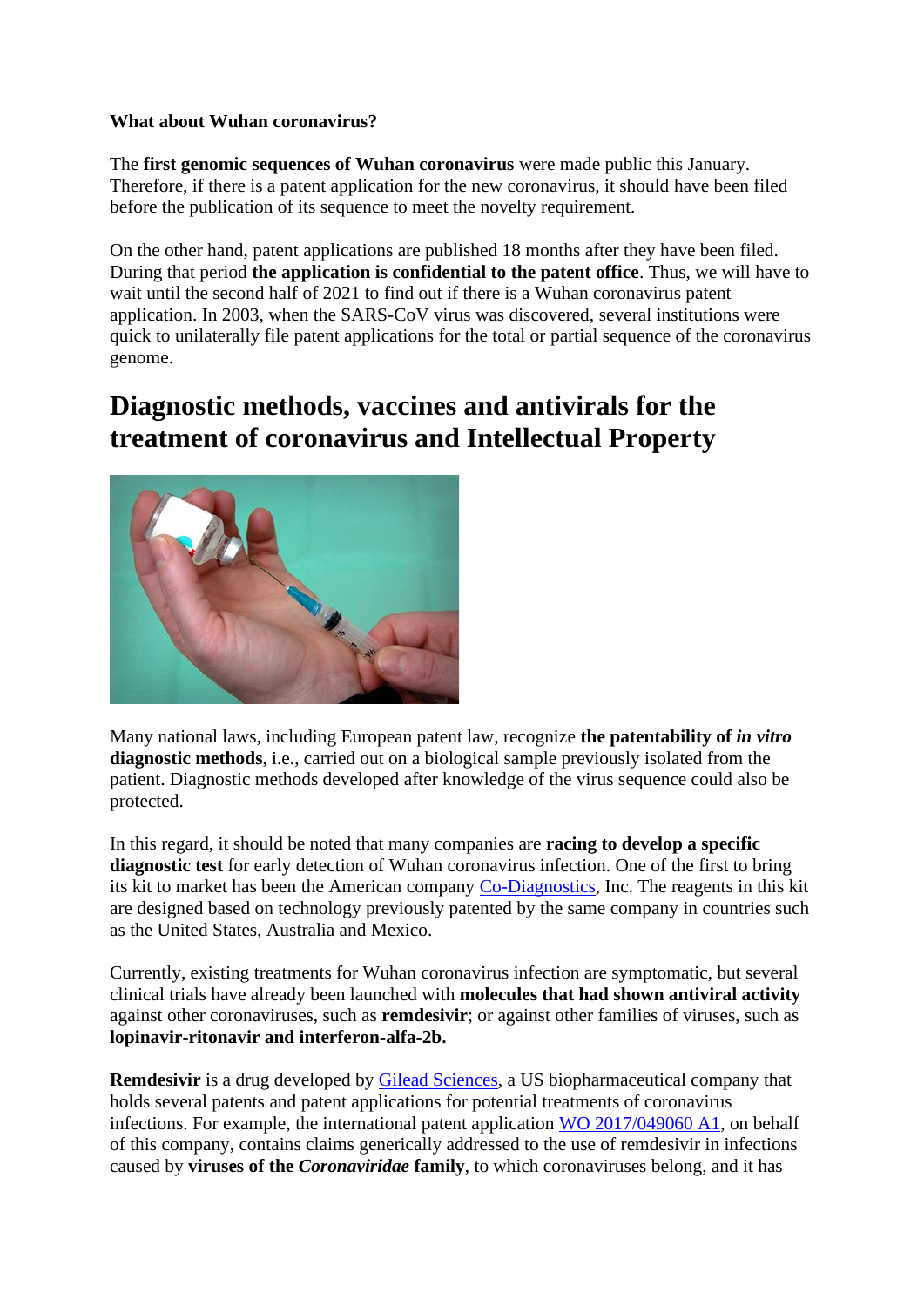entered several countries where it is currently under prosecution. Meanwhile, the [Wuhan](http://english.whiov.cas.cn/)  [Institute of Virology](http://english.whiov.cas.cn/) has stated that this January it filed a [patent application](http://www.whiov.cas.cn/kyjz_105338/202002/t20200204_5497136.html) to protect the **use of remdesivir in the treatment of Wuhan coronavirus infection** after verifying its effectiveness *in vitro*.

[AIM ImmunoTech](https://aimimmuno.com/) is another company that has tested the effectiveness of its star product **rintatolimod** (Ampligen®) in the treatment of Wuhan coronavirus infection and has [filed](https://aimimmuno.irpass.com/AIM-ImmunoTech-Files-Three-Provisional-Patent-Applications-Surrounding-AmpligenR-for-Use-Against-the-SARS-like-Wuhan-2019-Novel-Coronavirus)  [patent applications](https://aimimmuno.irpass.com/AIM-ImmunoTech-Files-Three-Provisional-Patent-Applications-Surrounding-AmpligenR-for-Use-Against-the-SARS-like-Wuhan-2019-Novel-Coronavirus) to protect its use.

In addition, at least three biotech companies have announced their intention to **develop a vaccine** against Wuhan coronavirus: [Novavax,](https://novavax.com/) [Inovio Pharmaceuticals](https://www.inovio.com/) and [Moderna](https://www.modernatx.com/)  [Therapeutics.](https://www.modernatx.com/)

We have recently known that the European Medicines Agency (EMA) has launched a plan to [speed up development and approval of vaccines and antivirals](https://www.ema.europa.eu/en/news/ema-support-development-vaccines-treatments-novel-coronavirus) for the prevention and treatment of SARS-CoV-2 coronavirus infection.



Throughout the development of a vaccine or antiviral treatment, **intellectual property plays a very important role**. The patent protection of each stage of development ensures a return on investment made by the innovator to demonstrate its effectiveness and safety, and obtain the marketing authorization. At the vaccine level, it is not only possible to protect the genomic sequence of the isolated virus that will serve as the basis for the development of the vaccine, but it is also possible to **obtain patents** for the production processes of the viruses, antigens for vaccines and, already in the last phase of development, adjuvants, compositions and dosage regimens of what will be the commercial product. The same situation appears on **antivirals**, where protection extends from the first product patents to the dosage form and their medical uses.

All this invites us to think that we will have **effective treatments** to curb Wuhan coronavirus very soon.

[Irene Vázquez](https://abg-ip.com/irene-vazquez/)